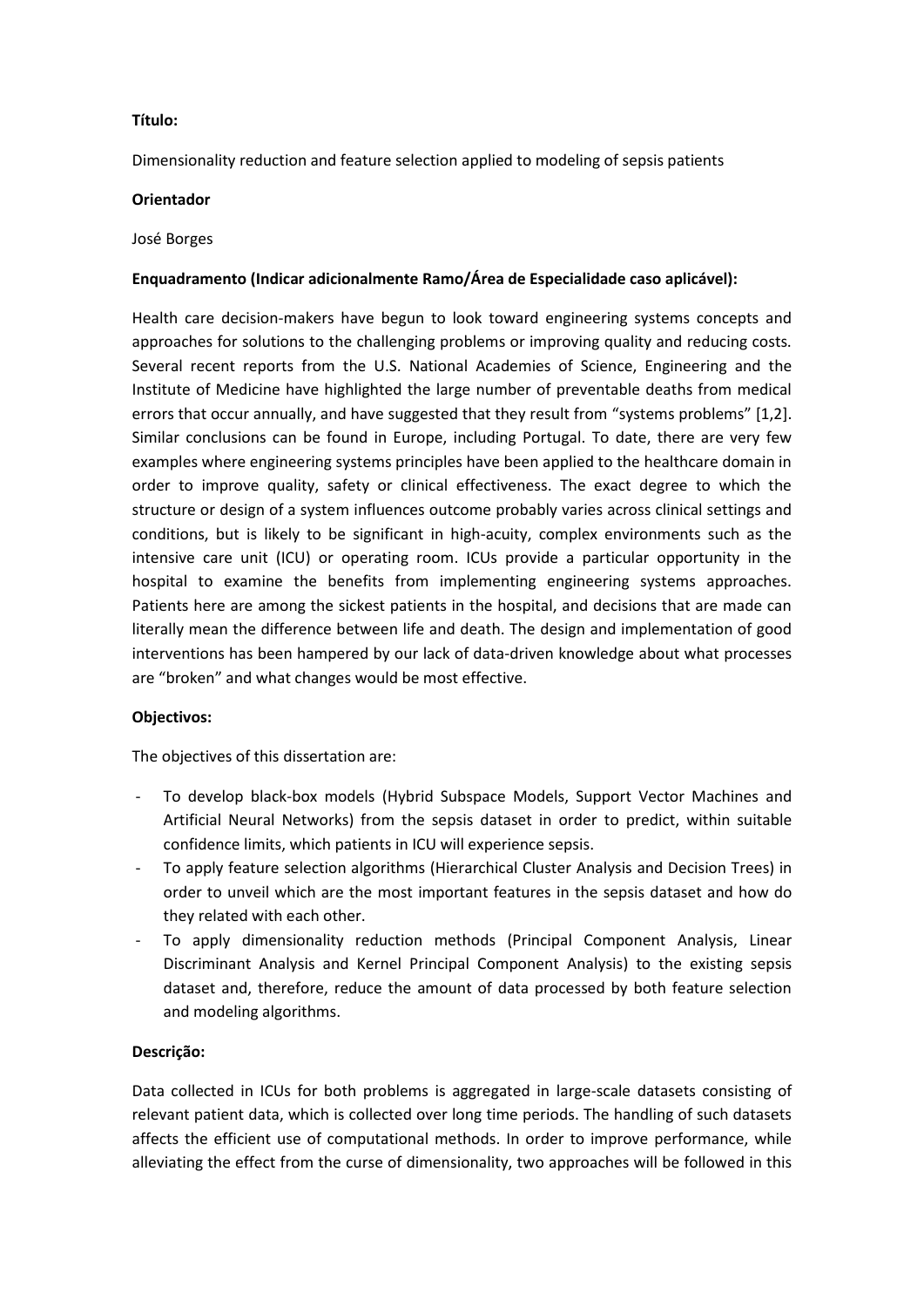work: dimensionality reduction and feature selection. The objective is to enhance the model generalization capability, improve the learning process and as well the model interpretability.

An initial data pre-processing step results from applying dimensionality reduction techniques to the complete dataset and, therefore, reduce the amount of data processed by both feature selection and modeling algorithms. Two approaches will be used in this work and their results compared: the application of two linear methods, Principal Component Analysis (PCA) and Linear Discriminant Analysis (LDA), and the application of the nonlinear method Kernel PCA (kPCA) [3].

Feature selection methods also contribute to acquire a better understanding about data, since they unveil which are the important features and how do they related with each other. In this work it is proposed to use the unsupervised Hierarchical Cluster Analysis method and Decision Trees towards this objective.

In our project, models will be derived to perform both classification and prediction and will address the medical condition of sepsis. The approaches proposed in this work to provide prediction models are Hybrid Subspace Identification [4], Support Vector Machines [5] and Artificial Neural Networks [6]. These model structures have proven to be suitable candidates to model non-linear, multivariable systems in an effective way, due to their favorable function approximation properties.

[1] Institute of Medicine, "Crossing the Quality Chasm: A New Health System for the 21st Century". National Academy Press, pp. 1- 22, Executive Summary, (2001).

[2] National Academy of Engineering and Institute of Medicine, "Building a Better Delivery Sytem: A New Engineering/Health Care Partnership". National Academies Press, pp. 1-26, (2005).

[3] J.A. Lee and M. Verleysen. Nonlinear dimensionality reduction. Springer, New York, NY, USA, 2007

[4] José Borges (2007). State-Space System Identification: New Developments and Applications. Ph. D. thesis, Instituto Superior Técnico/UTL.

[5] Huang T.-M., Kecman V., Kopriva I. (2006), Kernel Based Algorithms for Mining Huge Data Sets, Supervised, Semi-supervised, and Unsupervised Learning, Springer-Verlag, Berlin

[6] S. Haykin. Neural Networks and Learning Machines (Third Edition), Prentice Hall Pub. November 2008.

# **Requisitos (e.g. média,disciplinas concluídas):**

Sistemas Inteligentes.

### **Resultado esperado:**

 Data pre-processing: the data needed to derive classifiers and predictors for the problem considered is prepared to be used in feature selection and modeling. Dimensionality reduction methods are applied to reduce complexity.